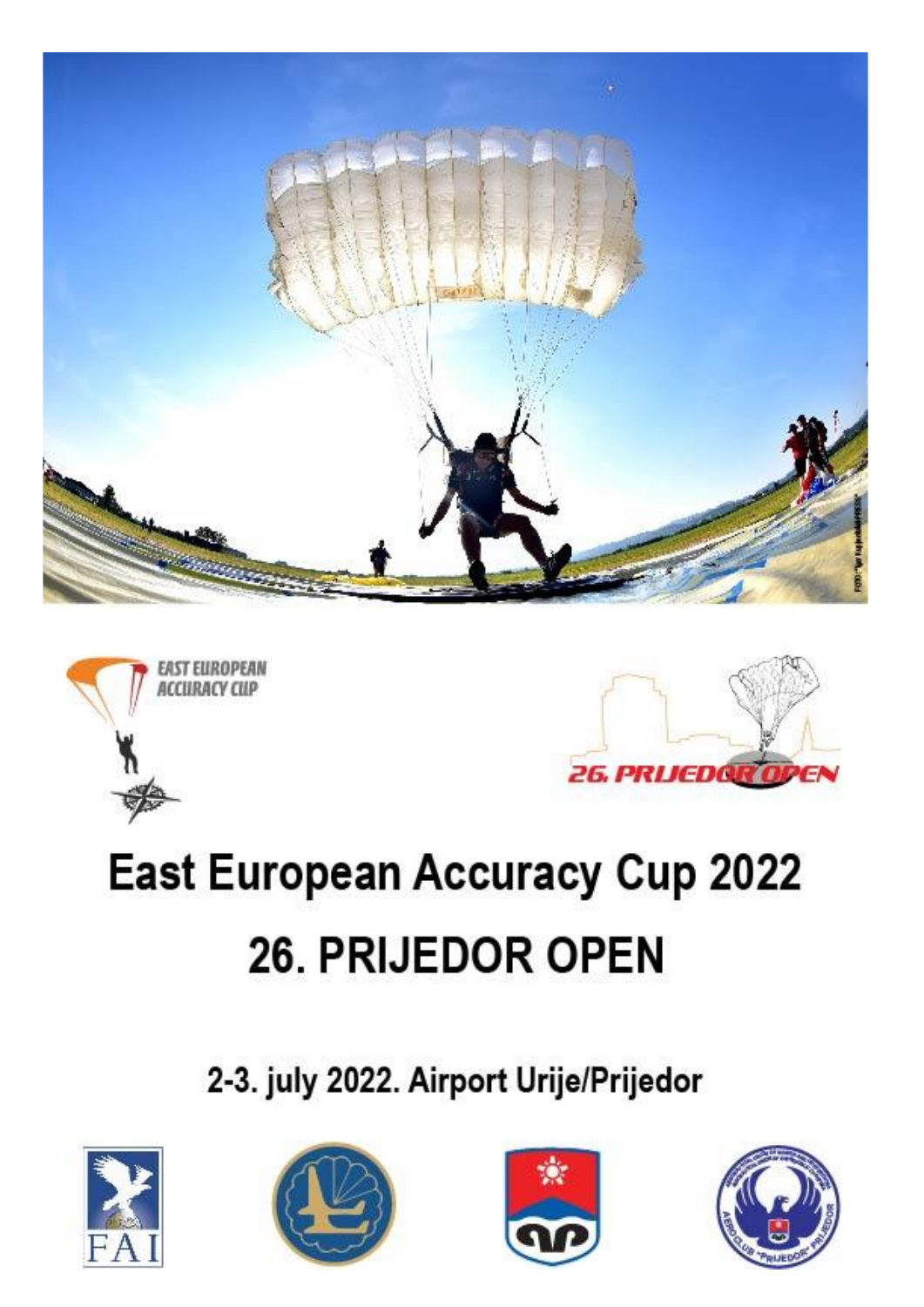Aeronautical Union of Bosnia and Herzegovina Aeronautical Union of Republic of Srpska Aeroclub Prijedor



General sponsor: the city of Prijedor Sponsor: Ministry of Family, Youth and Sports of the Republic of Srpska

| Type of competition                             | East European Accuracy Cup 2022 and<br>26. Prijedor Open                                                                                   |
|-------------------------------------------------|--------------------------------------------------------------------------------------------------------------------------------------------|
| Organizer                                       | Aeronautical Union of BiH/ Aeronautical Union of Republic of Srpska                                                                        |
| Organizing club                                 | Aeroclub Prijedor                                                                                                                          |
| President of the<br><b>Organizing Committee</b> | Prof. Dr. Nenad Novakovic                                                                                                                  |
| <b>Competition Director</b>                     | Ing. Zoran Sredic                                                                                                                          |
| Chief judge                                     | Nenad Stojiljkovic                                                                                                                         |
| Place of competition                            | Airport Urije Prijedor/Aerodrom Urije Prijedor (LQPD)                                                                                      |
| Registration                                    | Airport Urije Prijedor - Registration office                                                                                               |
| Arrival and training day                        | Friday, July 1st, 2022                                                                                                                     |
| Team leader meeting                             | Saturday, July 1st, 2022, at 7:45 am                                                                                                       |
| Start of competition                            | Saturday, July 2, 2022, at 8:00 am                                                                                                         |
| End of competition                              | After completion of the intended number of rounds, no later than July<br>3rd, $2022 - 3:00$ pm                                             |
| Award ceremony                                  | No later than 60 minutes after the end of the competition                                                                                  |
| <b>Registration address</b>                     | Aeroklub Prijedor, Aerodromsko naselje bb,<br>79101 Prijedor<br>E-mail: sapasju@yahoo.de                                                   |
| Entry deadline                                  | 30.6.2022.<br>Late entries are possible up to the 1st team leader's meeting<br>(Late entry additional entry fee $\epsilon$ 20 per person). |
| Entry fee                                       | € 160 per person (if you register after June 30th, 2022, € 180)                                                                            |
| Included in the entry fee                       | Jumps, organization, awards, one dinner and one drink                                                                                      |
| Entry fee refund                                | €10 per jump not performed                                                                                                                 |
| Competition 1                                   | EEAC 2022: 8 jumps (for the team and individual ranking)                                                                                   |
| <b>Competition 2</b>                            | 26. Prijedor Open: (8+2 jumps) Results from competition 1 + play off                                                                       |
| Measurement of results<br>and data processing   | Franz Singraber/Günther Draxl<br>Airshots company/Austria                                                                                  |
| General criteria for<br>participation           | A nationally valid skydiving license, liability insurance, signed Jump<br>application/Statement                                            |
| Team size                                       | 4 jumpers, single starters are possible and will be combined into<br>mixed teams, before the start of the competition.                     |